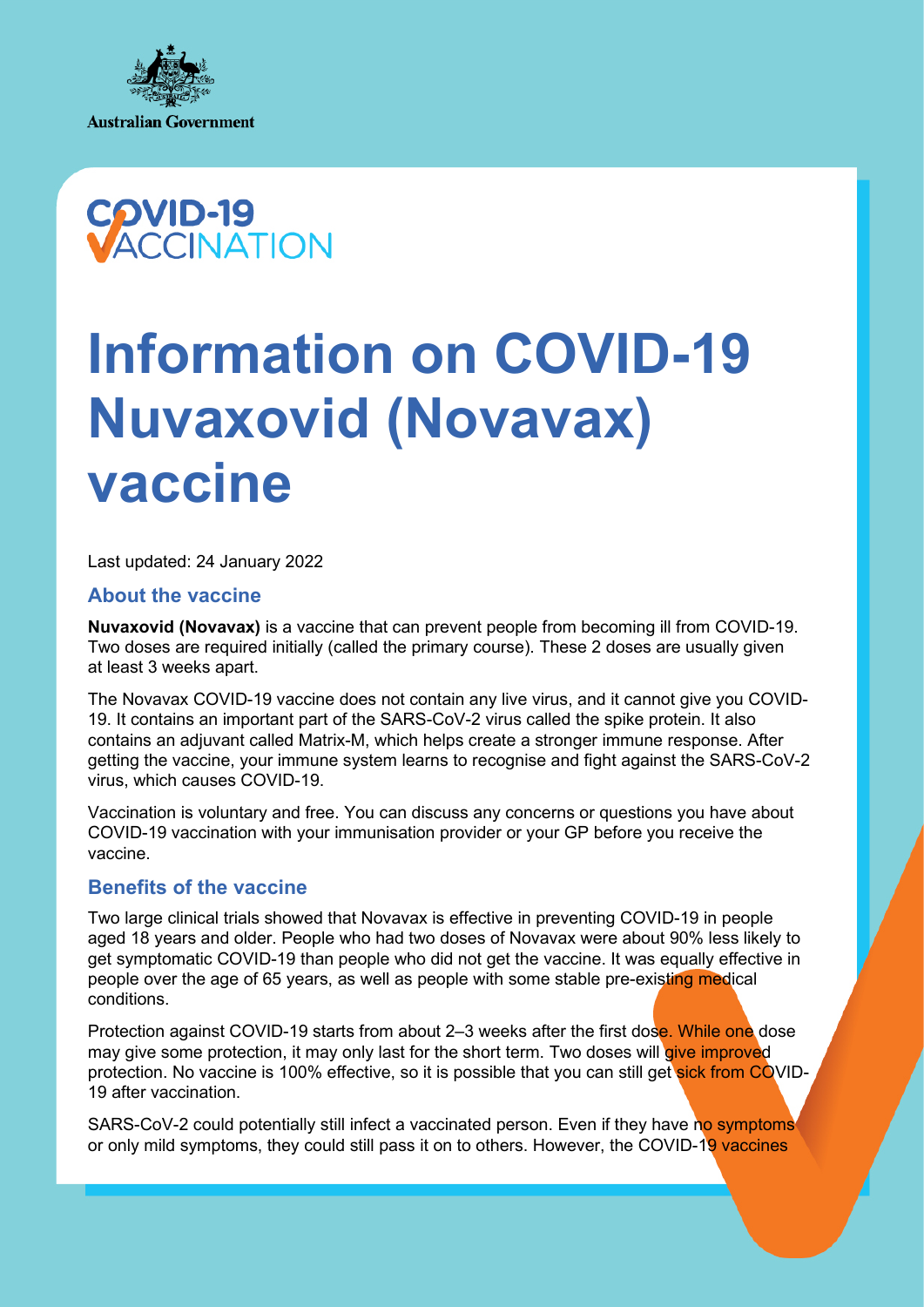currently used in Australia are effective in reducing the likelihood of a vaccinated person transmitting the virus to close contacts if the person is infected.

This is why after vaccination it is important to continue other preventive measures like:

- physical distancing
- hand washing
- wearing a face mask
- COVID-19 testing and quarantine/isolation as required by your state/territory.

If you have been vaccinated with Novavax, you should still get a COVID-19 test if you have symptoms that meet testing criteria according to your local health authority (e.g. fever, cough, sore throat).

## **Safety of the vaccine**

Novavax has been safely given to thousands of people around the world. This is a relatively small number of people compared with other COVID-19 vaccines, so we don't yet know if there are any rare side effects associated with Novavax.

For updates on any rare side effects that are identified for Novavax, please refer to the Australian Technical Advisory Group on Immunisation Weekly COVID-19 meeting updates, available at the Department of Health website: www.health.gov.au/news.

## **Who can receive this vaccine**

People aged 18 years and older can receive the Novavax COVID-19 vaccine for their primary course.

## **Booster doses**

A booster dose refers to an additional vaccine dose after the primary vaccine course. It is intended to strengthen and prolong protection against COVID-19.

If you are 18 years or older, you can receive a booster dose if it has been 4 months or more after your primary course. Booster doses are not recommended for younger people at this stage.

Comirnaty (Pfizer) or Spikevax (Moderna) are preferred for the booster dose. Novavax is not currently registered with the Therapeutic Goods Administration (TGA) for use as a booster dose.

For more information on booster doses see ATAGI recommendations on the use of a booster dose of COVID-19 vaccine.

## **Who should not receive this vaccine**

You should not receive this vaccine if you have had:

- **anaphylaxis** (a type of severe allergic reaction) to a previous dose of Novavax COVID-19 vaccine
- **anaphylaxis after exposure to any component of the vaccine**, including polysorbate 80
- **any other serious adverse event** that, following review by an experienced immunisation provider or medical specialist, was attributed to a previous dose of the Novavax COVID-19 vaccine and without another cause identified**.**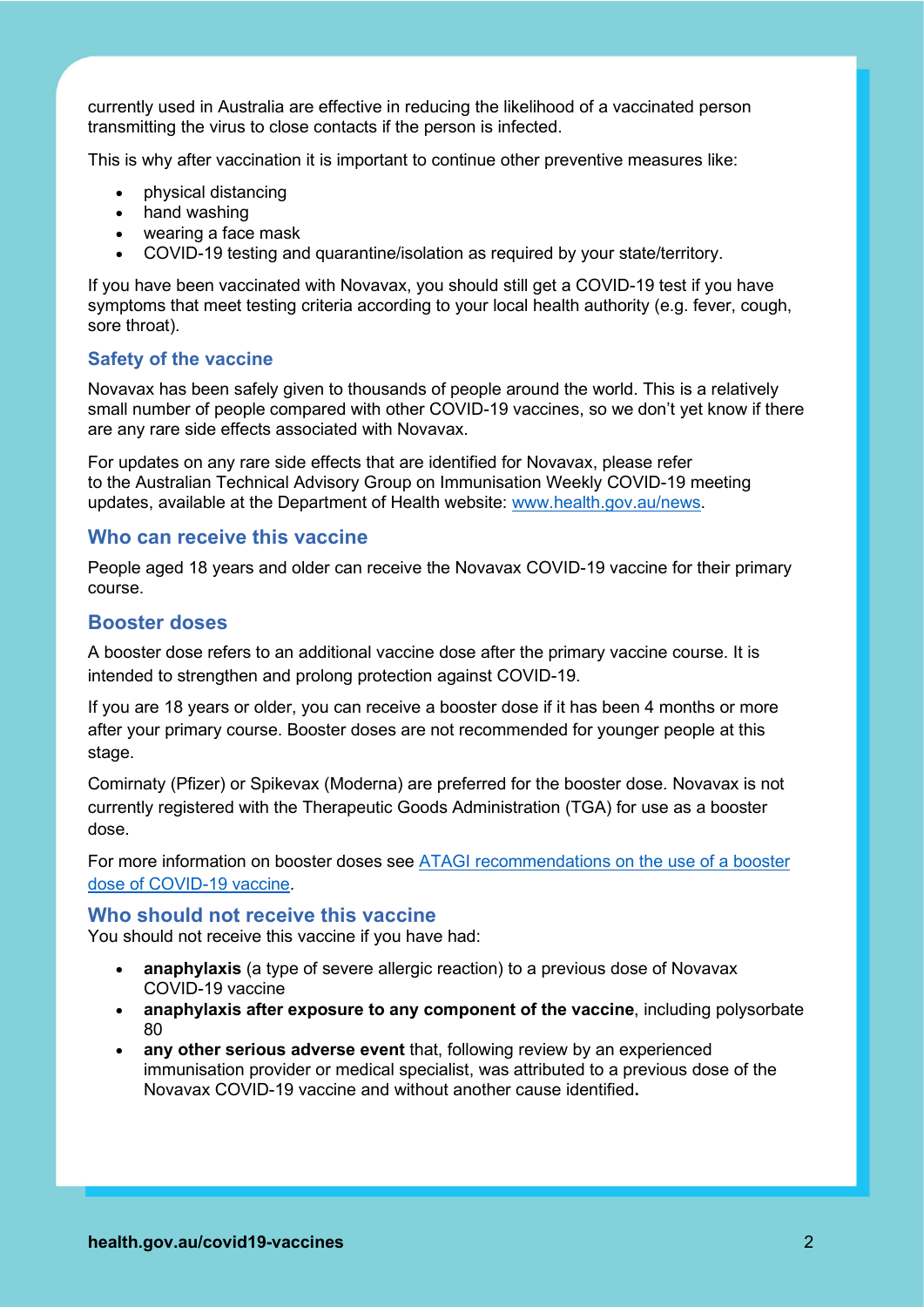# **Precautions for vaccination**

People with certain conditions may need additional precautions such as staying for 30 minutes of observation after having their vaccine or consulting an allergy specialist. Tell your immunisation provider if you have had:

- an **allergic reaction to a previous dose** or to an ingredient of the Novavax COVID-19 vaccine
- **anaphylaxis to other vaccines or to other medicines**. Your provider can check to ensure there are no common ingredients with the COVID-19 vaccine you are receiving
- confirmed mastocytosis with recurrent anaphylaxis that requires treatment.

If **you have a bleeding disorder** or you are **taking a blood-thinning medication**  (anticoagulant), tell your immunisation provider. Your immunisation provider can help determine whether it is safe for you to have an intramuscular injection and help decide the best timing for injection.

## **Special circumstances to discuss before vaccination**

## **People with weakened immune systems (immunocompromise)**

People with immunocompromise includes those who have a medical condition that weakens their immune system. It also includes those who may be taking medications that suppress their immune system. Novavax is not a live vaccine. It is safe in people with immunocompromise.

People with severe immunocompromise are recommended to have a third dose of Novavax for their primary course. Severely immunocompromised people aged 18 years and over who received a third primary dose are recommended to receive a booster dose (i.e. 4th dose) at 4 months, in line with the timing for the general population. People with immunocompromise, including those living with HIV, have a higher risk of severe illness from COVID-19, including a higher risk of death.

Clinical trials for Novavax did not include people with immunocompromise, except for a small group of people with HIV. We do not know if Novavax is as effective in people with immunocompromise compared to the rest of the population. It is possible that Novavax might not be as effective in people with immunocompromise as it is in the general population. It is important to continue other preventive measures such as physical distancing after vaccination.

#### **Women who are pregnant or breastfeeding**

Women and adolescents who are pregnant can receive Novavax vaccine at any stage of pregnancy. If you are trying to become pregnant, you do not need to delay vaccination or avoid becoming pregnant after vaccination.

Pregnant women with COVID-19 have an increased risk of severe illness and adverse pregnancy outcomes.

There is no data about the safety of Novavax vaccine in pregnant or breastfeeding women. But there are no theoretical safety concerns about receiving Novavax during pregnancy because it is not a live vaccine. The Pfizer and Moderna vaccines have large amounts of real-world data to show that they are safe for pregnant and breastfeeding women.

If you are breastfeeding, you can have Novavax. You do not need to stop breastfeeding after vaccination.

## **People with a history of COVID-19**

If you have had COVID-19 in the past, tell your doctor or immunisation provider. COVID-19 vaccination can be given after recovery from the infection, or can be deferred for up to